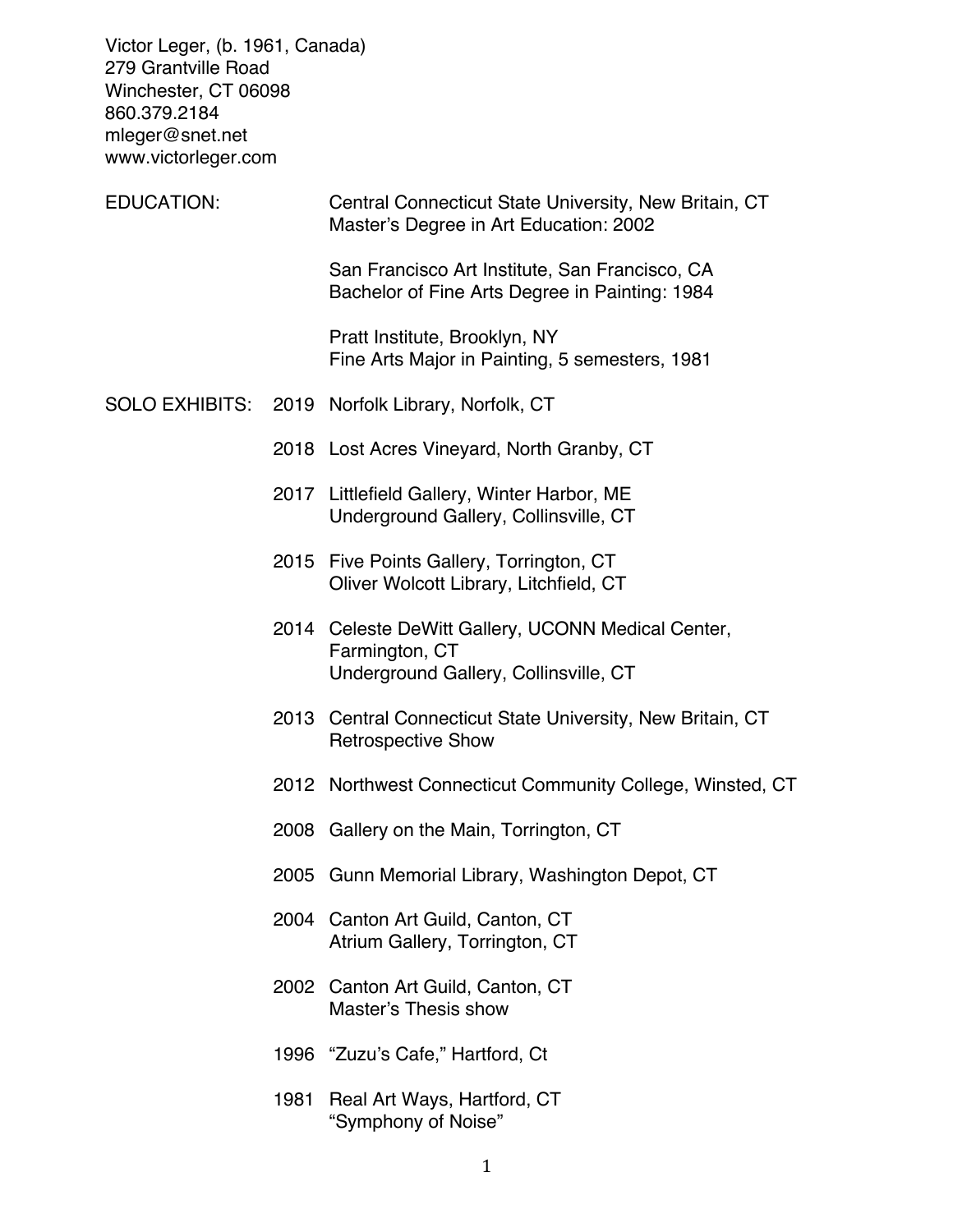- DUAL SHOWS: 1999 The Art Guild, Farmington, CT Selected works on canvas with Morgan Showalter
- TRIO SHOWS: 2012 "Landscapes, Landscapes, Landscapes" with Carol Edlund and David Dunlop, The White Gallery, Lakeville, CT
- GROUP SHOWS: 2011 National Arts Club, 98<sup>th</sup> Annual Juried Show, NYC

New Britain Museum of American Art, 43<sup>rd</sup> Annual Members Juried Show, New Britain, CT

Salmagundi Club, 83<sup>rd</sup> Grand National Exhibition, NYC,

Sage Creek Gallery, 6th Annual International Guild of Realism Show, Santa Fe, NM

- 2008-2011 "Realism in the 21 $^{\text{st}}$  Century," group show with International Guild of Realism that traveled to 10 American art museums
	- 2008 "The Four Seasons," The Sherry French Gallery, New York, NY
	- 2007 Connecticut Academy of Fine Arts, 96th Annual Juried Show Mystic Arts Center, CT

"Mainely Maine," The Sherry French Gallery, New York, NY

"The Big Picture: Panoramic Vistas," The Sherry French Gallery

2006 Connecticut Academy of Fine Arts, 95th Annual Juried Show Mystic Arts Center, CT

"Mainely Maine," The Sherry French Gallery, New York, NY

The Salmagundi Club, Annual Non-members' Juried Show New York, NY

2003 New Britain Museum of American Art, 35<sup>th</sup> Annual Members' Juried Show, New Britain, CT

> The Slater Memorial Museum, 60th annual Connecticut Artists Exhibition, Norwich, CT

1993 Mattatuck Museum, Connecticut Artists Show Waterbury, CT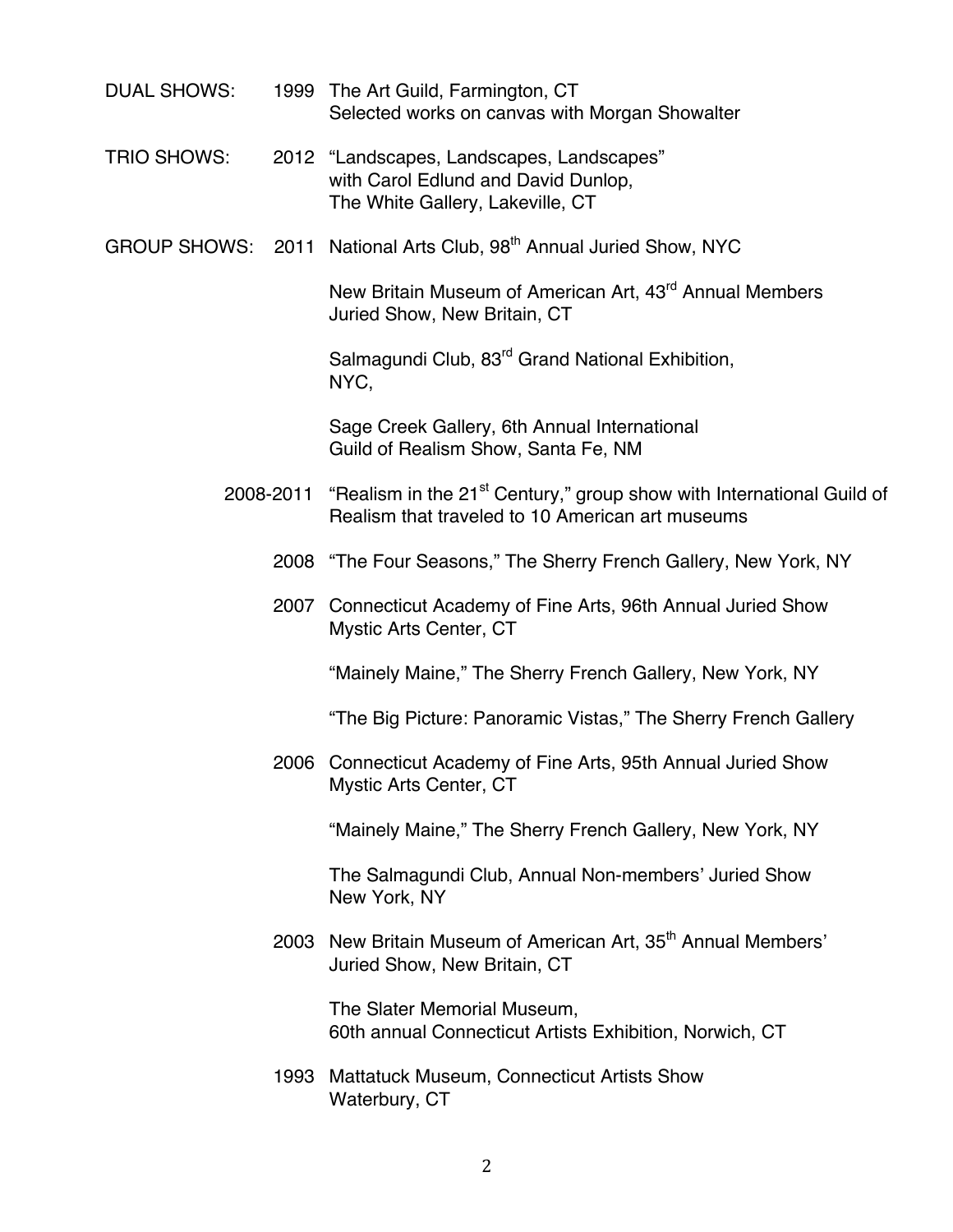- BIBLIOGRAPHY: 2019 Norfolk Now, on-line feature article reviewing solo exhibit at Norfolk Library, February 5 written by Gordon Anderson
	- 2017 Artist Focus Feature, American Art Collector, June Show Preview, American Art Collector, July
	- 2015 Litchfield County Times, CT interview with John Fitts, Dec. 12,

Ellsworth American, Ellsworth, ME interview with Jacqueline Weaver, Oct. 26

- 2014 Art Collector Magazine, "Collecting Landscape Art" Sept.
- 2013 Republican-American, Waterbury, CT interview with Tracy O'Shaughnessy, Sept. 18
- 2012 Southwest Art Magazine, one of "12 Plein Air Painters" article The Lakeville Journal, Compass section, CT Aug. 9 Art Collector Magazine, "Collecting Landscape Art" Sept.
- 2009 Register Citizen, Torrington, CT Jan. 22

Hartford Courant's I-Town cover, CT Nov. 8

- 2008 Winsted Journal, CT June 13
- 2004 Winsted Journal, CT May 12

COLLECTIONS: University of Connecticut Neil Jenning Dr. Drina Lynch, CT Benjamin Walter, ME George Hsieh, CA Kate Sherwood, NY Mr. and Mrs. Michael Johnston, CT Deirdre Dicara, CT Charlene LaVoix, CT Jane Mitnick, NY Leilee W. Reiter, NY Stuart S. Janney, III, MD Martha Goode, NY Hugh and Kathy Magoun, CT Lawrence Gunderson and Kenneth Shaw, CT Janet and Mel Lewinter, CT Chris Norton, CT Kent McCoy, CT Works held in various private collections of United States, Canada, and United Kingdom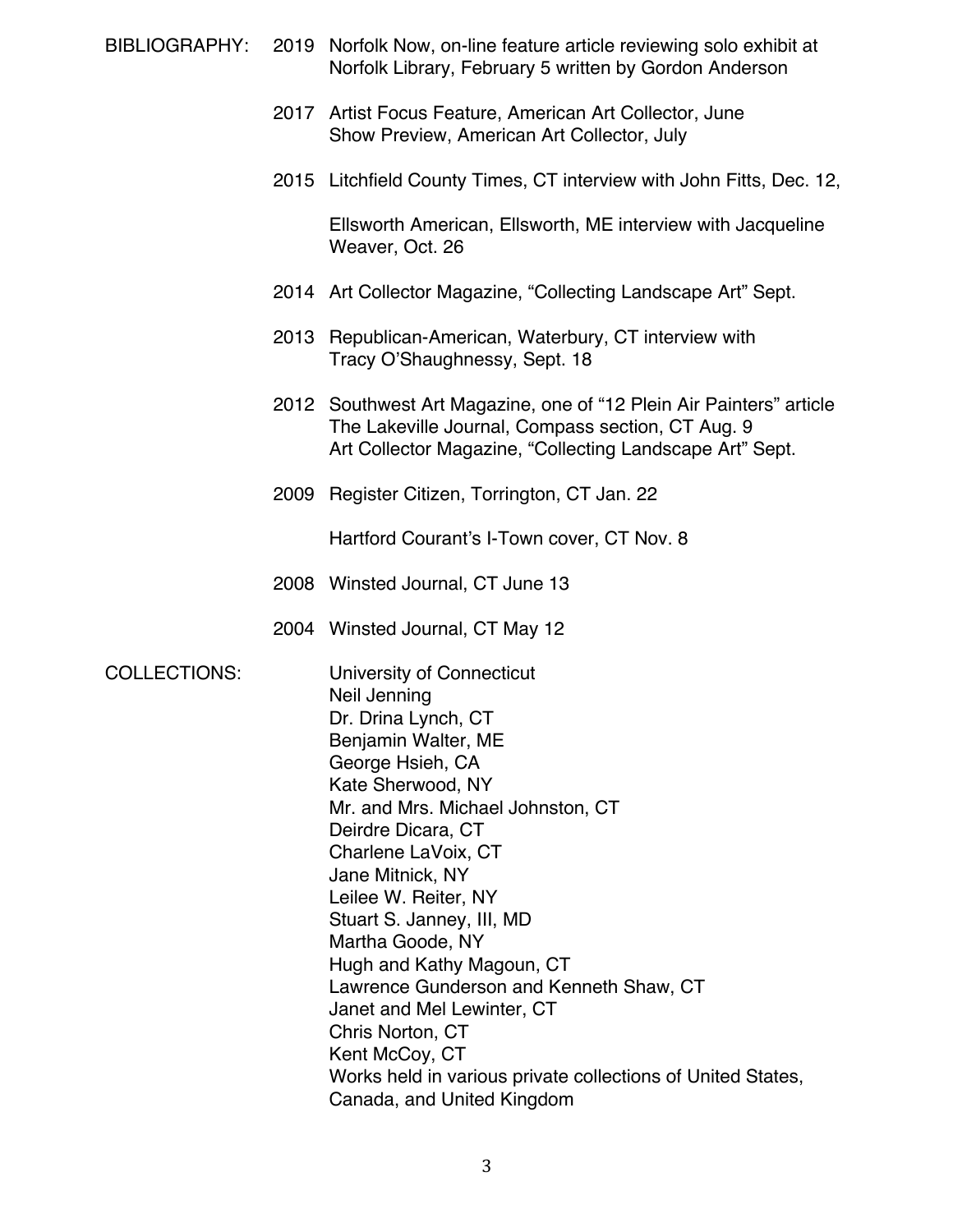| <b>TEXTS:</b>            |      | 1998 Yale New Haven Teachers Institute<br>1997 Yale New Haven Teachers Institute                                                                                                                                                                                           |  |  |
|--------------------------|------|----------------------------------------------------------------------------------------------------------------------------------------------------------------------------------------------------------------------------------------------------------------------------|--|--|
| <b>TEACHING:</b>         |      | 2001-present Secondary Ed art educator, Torrington, CT<br>2014, Adjunct professor, Northwest Connecticut Community<br>College, Winsted, CT<br>1999-2000, Art educator, Waterbury, CT<br>1995-1999, Art educator, New Haven, CT<br>1994-1995, Art educator, New Britain, CT |  |  |
| <b>JURYING PROJECTS:</b> |      | 2013, New Hartford Art League's Annual Show<br>2008, New Hartford Art League's Annual Show                                                                                                                                                                                 |  |  |
| <b>AWARDS:</b>           |      | 2015 Connecticut's Secondary Art Educator of the Year                                                                                                                                                                                                                      |  |  |
|                          |      | 2014 Collinsville Savings Bank Award for "Downstream" at the Canton<br>Art Guild's Annual Open Juried Exhibition                                                                                                                                                           |  |  |
|                          |      | 2010 Torrington Teacher of the Year                                                                                                                                                                                                                                        |  |  |
|                          | 2010 | Finalist with "Purple Haze" in the<br>International Artists' Magazine competition, Feb/March issue                                                                                                                                                                         |  |  |
|                          | 2007 | Jack Richeson Award for "Symphony #2" at the 96th Annual<br>Connecticut Academy of Fine Arts Juried exhibition at the Mystic<br>Art Center, Mystic                                                                                                                         |  |  |
|                          |      | 2006 Finalist with "Viva L'Acadie" in Landscape category of the 23rd<br><b>Annual Artists' Magazine Competition</b>                                                                                                                                                        |  |  |
|                          |      | Hudson River Art Association Award for "Afternoon Rush",<br>The Salmagundi Club", NYC, Non-members' Juried Show                                                                                                                                                            |  |  |
|                          |      | 2005 Arthur Lowell Award for "Afternoon Rush", at the Annual<br>Canton Art Guild members' show                                                                                                                                                                             |  |  |
|                          |      | 1993 Central Connecticut State University,<br>Art Show; First Place in Drawing                                                                                                                                                                                             |  |  |
|                          |      | ART RESIDENCY: 2015 Acadia National Park, ME                                                                                                                                                                                                                               |  |  |
| <b>WORKSHOPS:</b>        |      | 2007 Sergio Roffo, painting the Maine Coast, Maine College of<br>Art, Portland, ME                                                                                                                                                                                         |  |  |
|                          | 2003 | Michael Viera, Plein Air painting, Lyme Academy of Fine<br>Arts, Old Lyme, CT                                                                                                                                                                                              |  |  |
| <b>MEMBER OF:</b>        |      | International Guild of Realism, 2006- present                                                                                                                                                                                                                              |  |  |

4